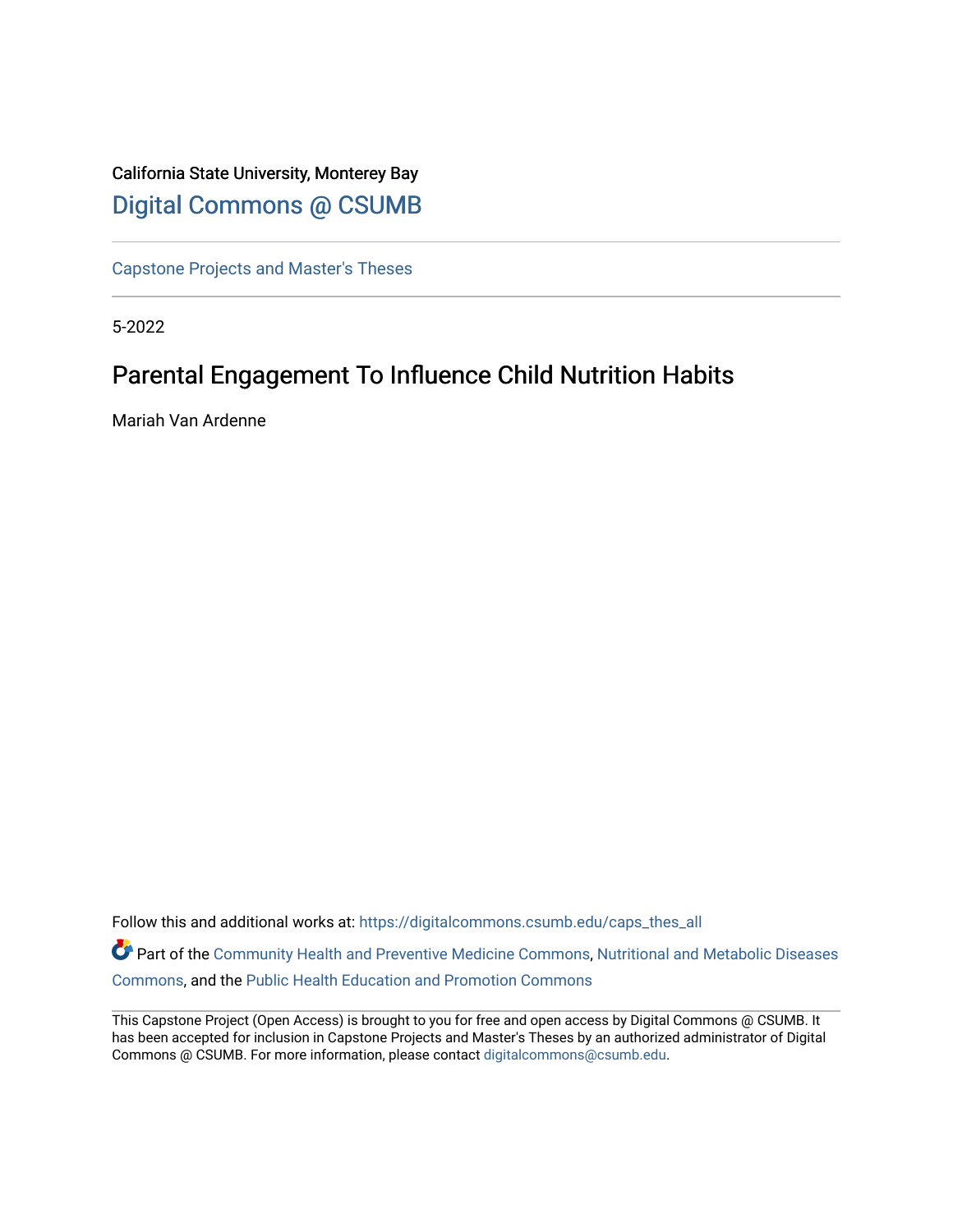# **Parental Engagement To Influence Child Nutrition Habits**

Mariah Vanardenne

Brighter Bites--Alicia Blanco Collaborative Health & Human Services Department of Health, Human Services and Public Policy California State University Monterey Bay April 29, 2022

# **Author Note**

Mariah Vanardenne, Department of Health Human Services and Public Policy, California State University Monterey Bay. This research was supported by Brighter Bites. Correspondence concerning this article should be addressed to Mariah Vanardenne, California State University Monterey Bay, 100 Campus Center, Seaside, CA, 93955. Contact: mvanardenne@csumb.edu.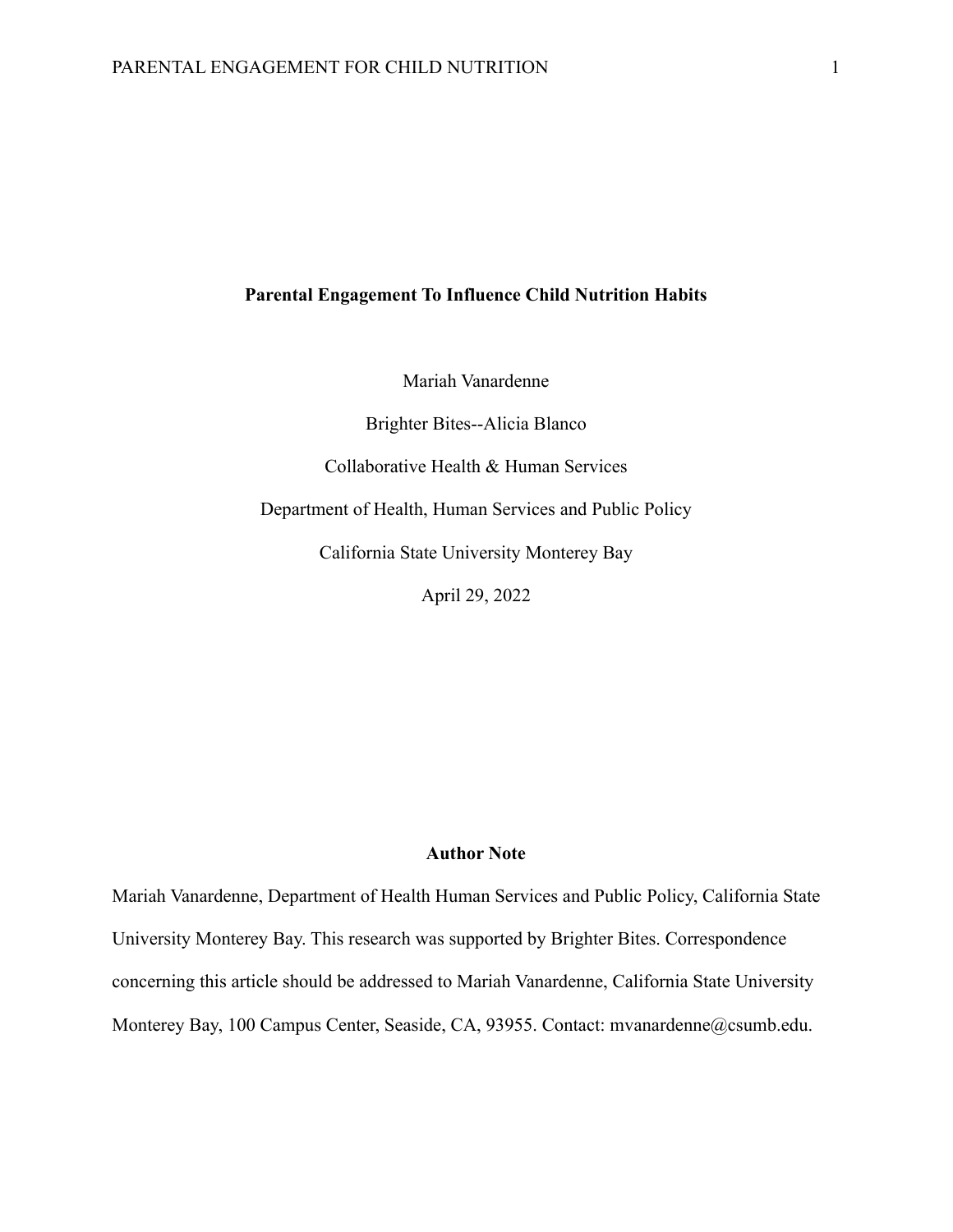### **Abstract**

Brighter Bites Salinas is a non-profit agency whose mission is to create healthy communities through fresh food. They do this by providing nutrition education to children and delivering free, fresh produce to parents. In the United States, obesity and food insecurity are common, intertwined issues among children. The contributing factors to these entangled issues are associated with living in poverty, acculturation of minority groups, and negative parental influence. The consequences of this include increased risk of chronic diseases, high-cost treatments, and mental health issues. This capstone project was created to positively engage parents in nutrition education to influence their children's eating habits. Weekly nutrition education, recipes corresponding to the weekly produce donation, and direct access to the Brighter Bites mobile app were distributed. An assessment of the project concluded that the goals had been met. The next step for the agency includes the continual promotion of Brighter Bite's educational resources.

*Keywords: childhood obesity, food insecurity, nutrition education, parental influence, Brighter Bites*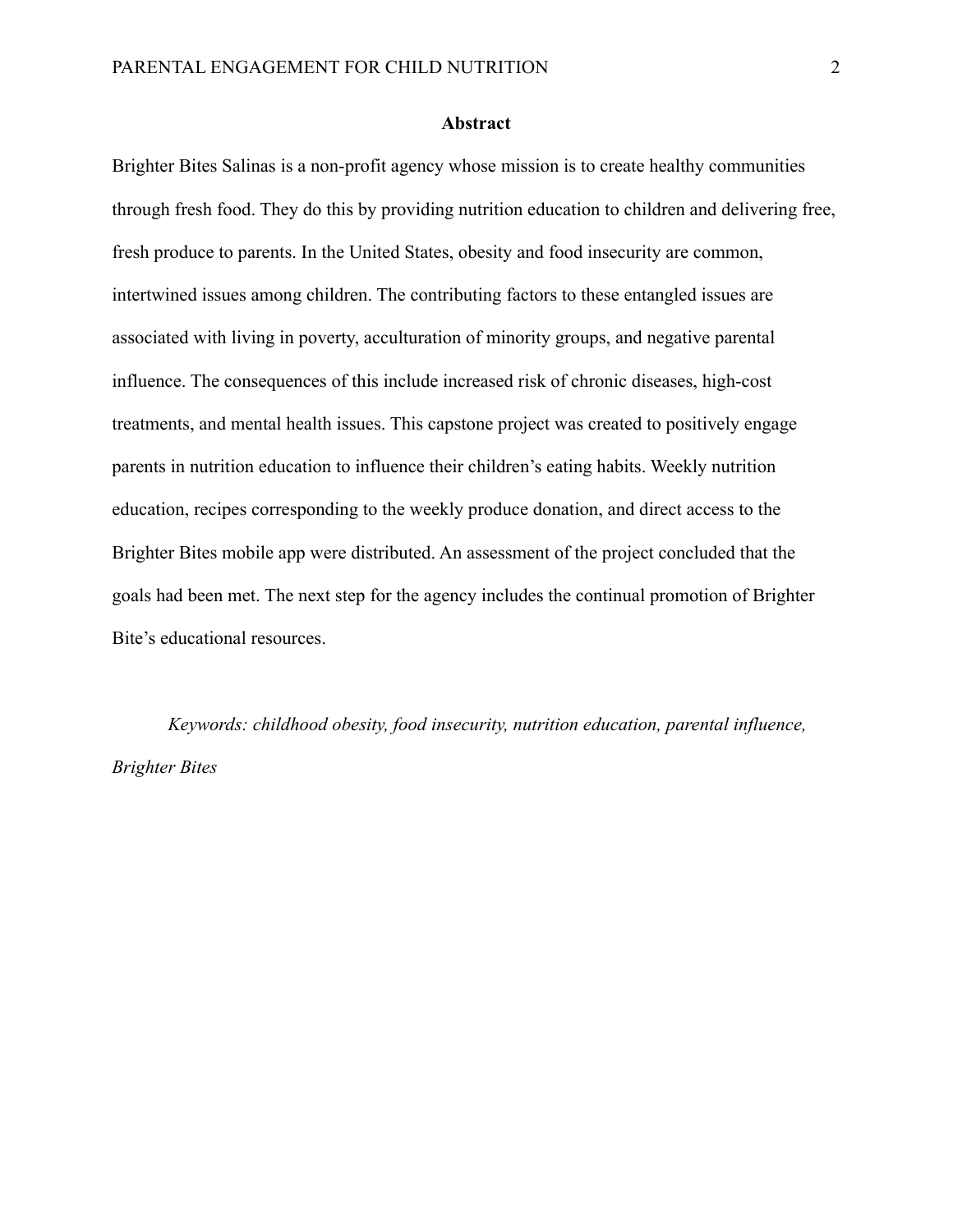### **Agency and Communities Served**

Brighter Bites is a non-profit organization whose mission is to create communities of health through fresh food (Brighter Bites, 2022). The Salinas cohort has been serving Monterey County since 2021. The agency's vision seeks "to improve the health outcomes of children and families in under-resourced communities by using data-driven, evidence-based strategies to provide fresh produce and nutrition education" (Brighter Bites, 2022). The program executes its vision through collaboration with school principals, teachers, community volunteers, and local produce donors.

Brighter Bites Salinas serves roughly 1600 families in Monterey County elementary schools and Head Start programs to teach children how to create healthy food habits at an early age (A. Blanco, personal communication, May 3, 2022). Providing access to fresh fruits and vegetables and teaching families how to use them will help mitigate the risk of childhood obesity and other obesity-related diseases most prevalent in low-income, marginalized communities.

### **Problem Model Background and Literature Review**

### **Problem Description**

Obesity and food insecurity remain intertwined issues among school-aged children in the United States. According to Tester et al. (2020), these two issues commonly coexist, and each contributes to its share of health and social consequences. The World Health Organization (2021) defines obesity in children and adolescents aged 5-19 as greater than two standard deviations above the World Health Organization Growth Reference median. According to Orr et al. (2020), food insecurity occurs when access to food is consistently inadequate. To optimally mitigate the consequences of both issues, interventions need to provide strategies that simultaneously address both problems (Tester et al., 2020). For example, food needs to be provided to address food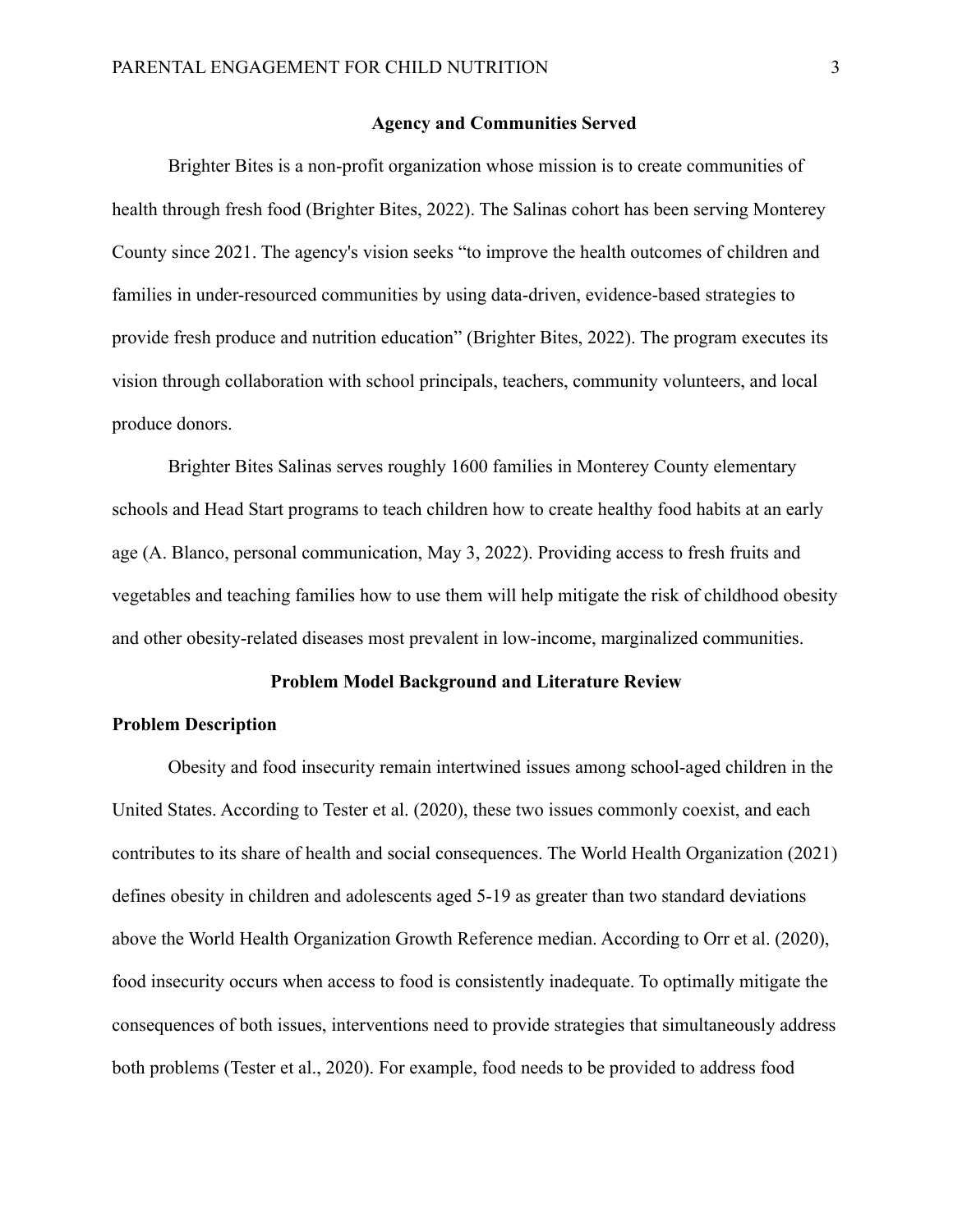insecurity, while the type and quantity of food will need to be altered to address obesity (Tester et al., 2020).

Monterey County has the fourth highest prevalence of childhood obesity in the state, with 46% of children considered obese (Natividad, 2020). Recent data from Feeding America (2021) shows that 15% of children in Monterey County are food insecure. The nationwide non-profit organization Brighter Bites' mission aims to mitigate the effects of the entangled existence of obesity and food insecurity. Their program provides nutrition education to children, accessible learning materials to parents, and the physical resource of fresh fruits and vegetables delivered free of cost to participating schools on a biweekly basis. To qualify for the Brighter Bites program, eligible schools must have at least 80% of attending students eligible for free reduced lunch (A. Blanco, personal communication, February 22, 2022). This means that a family of four would have to make below \$35,000 per year (California Department of Education, 2021). Unfortunately, many of Brighter Bites Salinas's participating schools contain well above the necessary 80% of qualified students (A. Blanco, personal communication, February 22, 2022).

### **Contributing Factors**

Several contributing factors exacerbate the risk of children becoming obese or food insecure. Poverty has been shown to increase the risk of low-income families' predisposition to nutrient deficiencies and an unideal diet (Tester et al., 2020). One reason for this may be the higher per calorie cost of fresh fruits and vegetables compared to calorie-dense unhealthy foods. According to Tester et al. (2020), microwavable and frozen foods are usually the more cost-effective option for households living in poverty. An additional reason poverty contributes to this risk includes the limited amount of easy to access, well-stocked grocery stores near low-income neighborhoods (Tester et al., 2020). According to Tester et al. (2020), the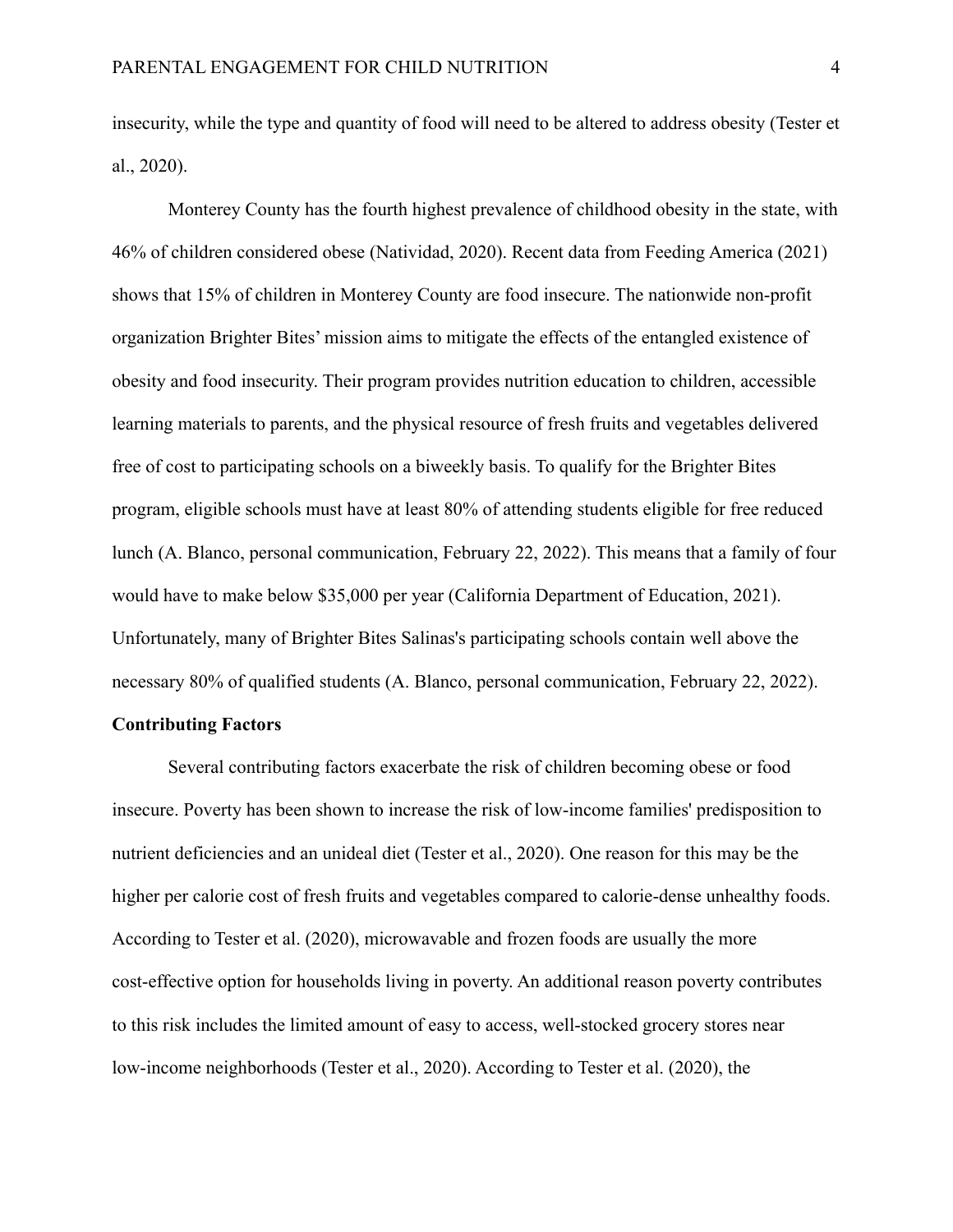neighborhood may be considered a food desert when produce and whole grains are difficult to access based on location or cost. In addition, they stated that many of these same neighborhoods might be saturated with fast food options and convenience stores, making unhealthy foods much more readily attainable than fresh foods. These areas are known as "food swamps" (Tester et al., 2020).

Acculturation of minority groups place them at a disproportionate risk for obesity and food insecurity (Chatham & Mixer, 2019). A study by Brown et al. (2019) on research gaps in obesity and food insecurity found that the food insecurity prevalence was much higher in Hispanic and Black populations and even higher in those populations whose households contained children. Chatham and Mixer (2019) found that children of Hispanic immigrants are at a significantly disproportionate risk. This increased risk was found to be influenced by acculturation, as children are immersed in an obesogenic environment such as a school (Chatham & Mixer, 2019). The research done by Chatham and Mixer (2019) distinguished that these children had increased rapid weight gain during the first five years of elementary school compared with children of non-immigrant Hispanics.

Negative parental influence is another factor that highly contributes to a child's risk due to the intergenerational transmission of obesity (Vittrup & McClure, 2018). According to Vittrup and McClure (2018), children are at the mercy of the food provided to them by their parents or caregivers before adulthood. They stated, "In addition to feeding their children, and thus, deciding what their children eat, parents also model eating behaviors, exercise habits, and attitudes toward food and exercise, and they make decisions about their children's activities" (Vittrup & McClure, para 2). Because of this, children's eating patterns are easily influenced by parental behaviors. For example, a study by Orr et al. (2020) demonstrates the connection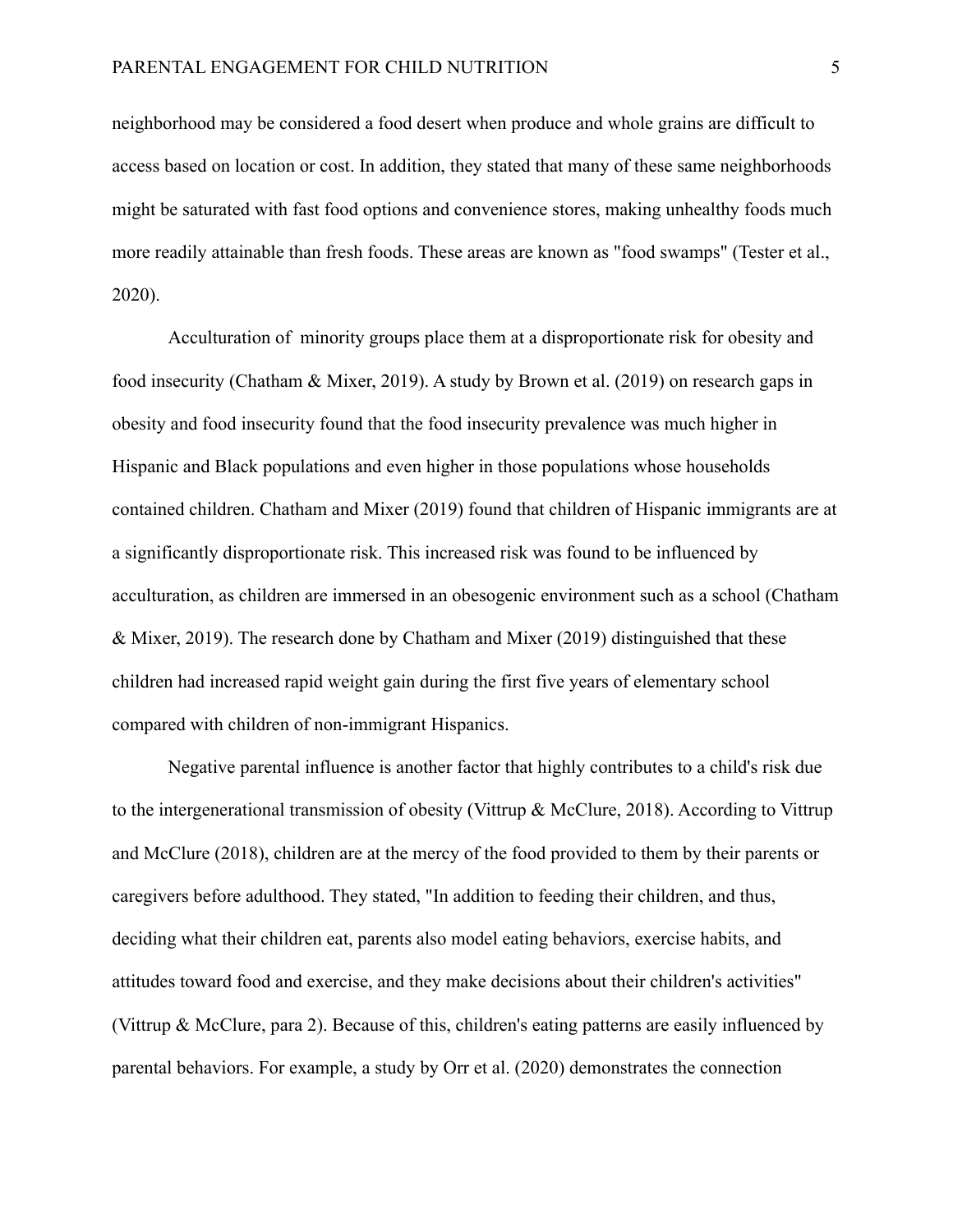between the influence of parental feeding behaviors and an increase in childhood obesity. The study showed that parents in a food-insecure household were more likely to use pressuring behaviors to avoid wasting food. This pressuring behavior has been found to influence children's eating behaviors and ultimately put them at an increased risk of obesity.

### **Consequences**

There are several severe consequences that obesity and food insecurity have on school-aged children. The first includes the increased risk of the many diseases associated with obesity. Childhood obesity is linked to an increased risk for many chronic diseases such as type 2 diabetes, coronary artery disease, several types of cancer, and ischemic stroke (Fang et al., 2019). A study by Bjerregaard et al. (2018) found that children with higher body mass index, even when the levels are below what is considered overweight, have been found to have an increased risk of type 2 diabetes as adults. Brown et al. (2019) linked food insecurity with adverse health outcomes such as cardiometabolic disease, diabetes, asthma, and anemia.

Another consequence of childhood obesity and food insecurity is the high-cost treatments associated with these issues. According to Chu et al. (2018), in 2010, each obese male individual living in the United States spent roughly \$2646 on medical expenses, while their female counterpart spent approximately \$4879. De Lorenzo et al. (2020) stated that in 2016 more than \$1 trillion was spent on obese and overweight individuals' medical treatments at the national level. This equated to 9.3% of the gross domestic product. The study on the economic consequences of obesity by Chu et al. (2018) found that the indirect cost of type 2 diabetes-related treatment was the priciest of all the obesity-related medical expenses. They also found that obese individuals are charged with higher healthcare premiums due to stigmatization and poorer health status. For example, they explained that the healthcare costs for obese and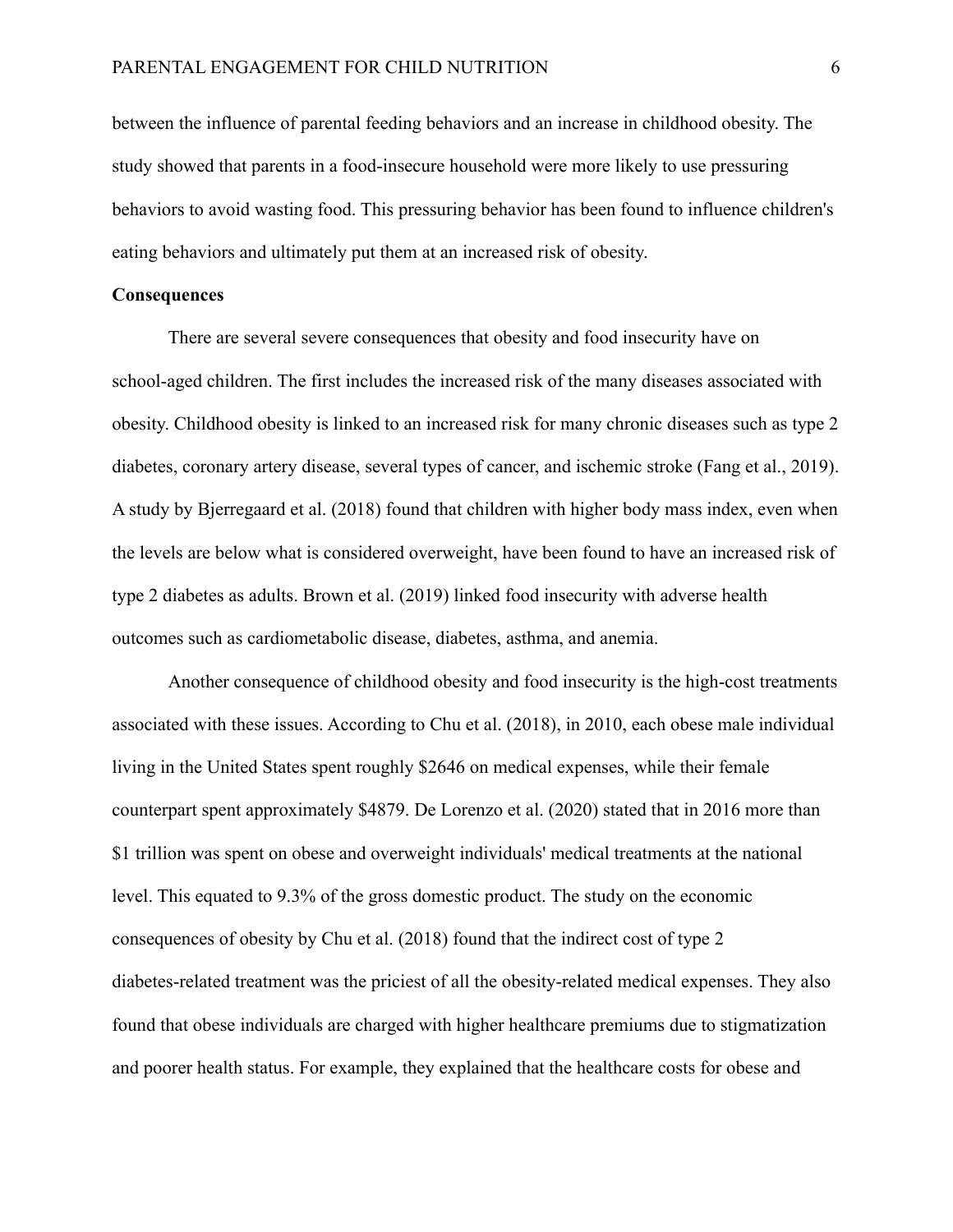overweight individuals while treating hypertension, type 2 diabetes, high cholesterol, stroke, and coronary artery disease, was at least \$4400 higher than the costs for those with an average weight.

Mental health issues such as depression, anxiety, ADHD, and low self-esteem are disproportionately prevalent amongst obese and overweight children. According to Sagar and Gupta (2017), these psychosocial problems are detrimental to children's well-being and, ultimately, their quality of life. They stated that obese children are more susceptible to bullying and discrimination, negatively impacting their emotional development. A study by van Vuuren et al. (2019) found that obese and overweight adolescents reported suicidal ideation and psychosocial issues more often than their normal-weight peers. The study showed this was significantly higher in those victimized because of their weight. This social damage leads children to social isolation, which correlates to additional unhealthy behaviors such as physical inactivity and excessive food intake (van Vuuren et al., 2019).

#### **Problem Model**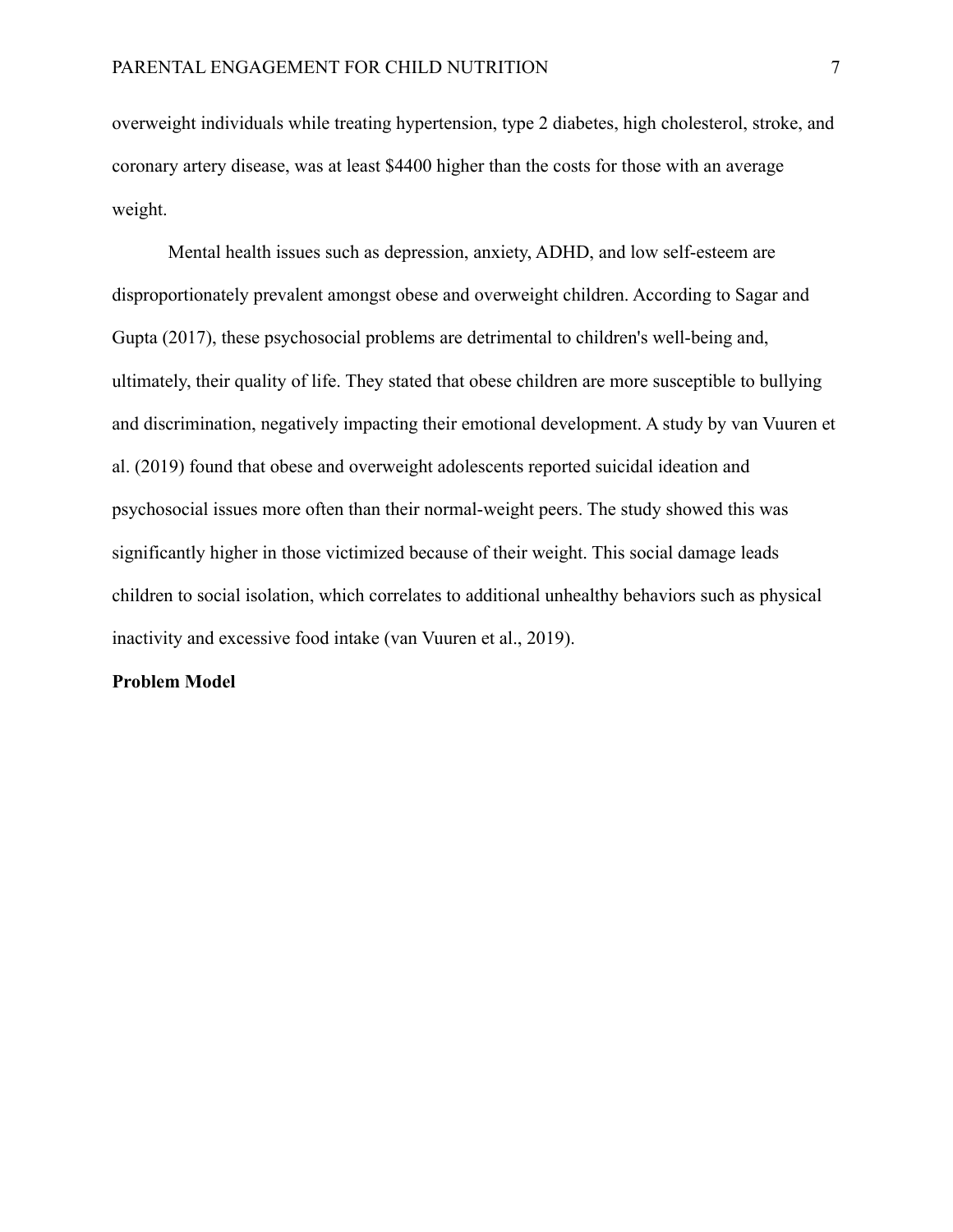

### **Project Description and Implementation Process**

## **Project Description**

This Capstone project addresses parental nutrition knowledge and interest in positively influencing children's nutrition habits. This is a critical factor to address since parents both provide food to their children and have the most significant influence on the habits their children adopt. The project encouraged parental nutrition knowledge by engaging parents with educational healthy learning opportunities and promoting healthy cooking in the home.

A promotional table was set up on-site for three consecutive weeks at La Gloria Elementary's produce distribution event. This table included colorful chalkboards with a written bilingual description of the week's health topic. Each week, I distributed bilingual recipe cards corresponding to that week's produce donation and flyers to teach parents something new about nutrition. I also provided a sample recipe to entice the taste buds and show that healthy food can also be delicious. It was essential to include these tangible resources as many families do not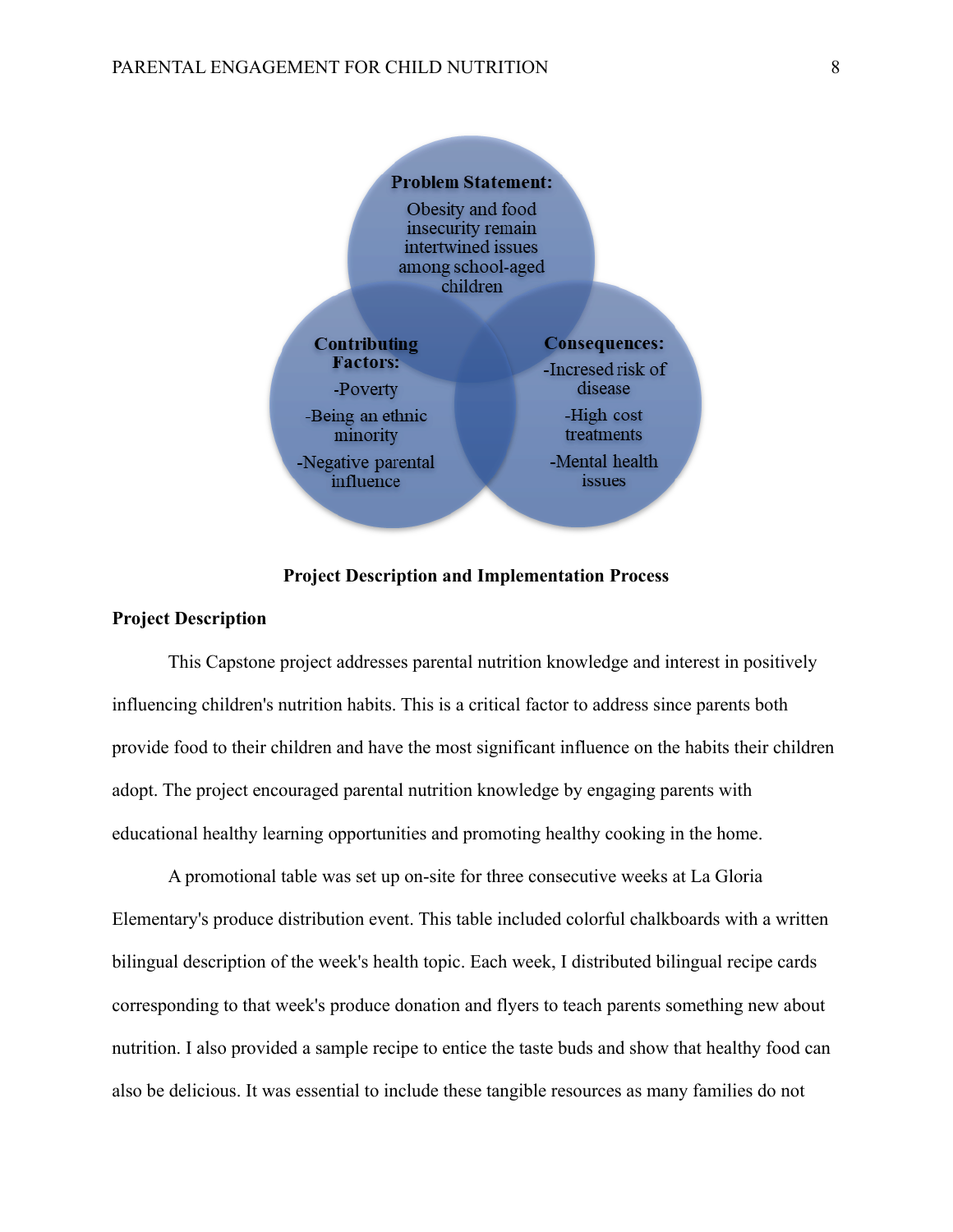have access to technology. For those with smartphone access, a QR code was made available to give parents an easy opportunity to download the mobile app. The app contains many tangible resources such as educational materials, healthy recipes, and tips and tricks for getting kids to eat more fresh fruits and vegetables. Promoting the already developed resources for parents encouraged them to learn more about adequate nutrition and allowed them to make more educated choices when it comes to feeding their children and themselves.

#### **Project Justification**

The study done on parental knowledge and attitudes on obesity by Vittrup and McClure (2018) found that most surveyed parents could not define what a healthy diet consisted of and did not know how to determine portion sizes for their children. Most parents based the serving size on how much their child could eat, and only 10% used a nutrition label to follow the serving size suggestions (Vittrup & McClure, 2018). The study found that very few parents attempted to control their child's weight. These same parents did not understand the definitions of "overweight" versus "obese" or the risk factors associated with each (Vittrup & McClure, 2018). One of the most alarming findings from this study concluded that many parents with overweight or obese children did not acknowledge this as accurate (Vittrup & McClure, 2018). Vittrup and McClure (2018) suggested that school initiatives to educate parents on these specific topics can help close the gap of uncommunicated information between families and medical professionals.

#### **Project Implementation**

The timeline of the project began on February 8, 2022. The initial task included a needs assessment meeting with the Brighter Bites Vice President of Operations and the Senior Manager of Programs. During this meeting, we discussed the current needs of the organization and ways in which I could help further the agency's mission through the project. After the needs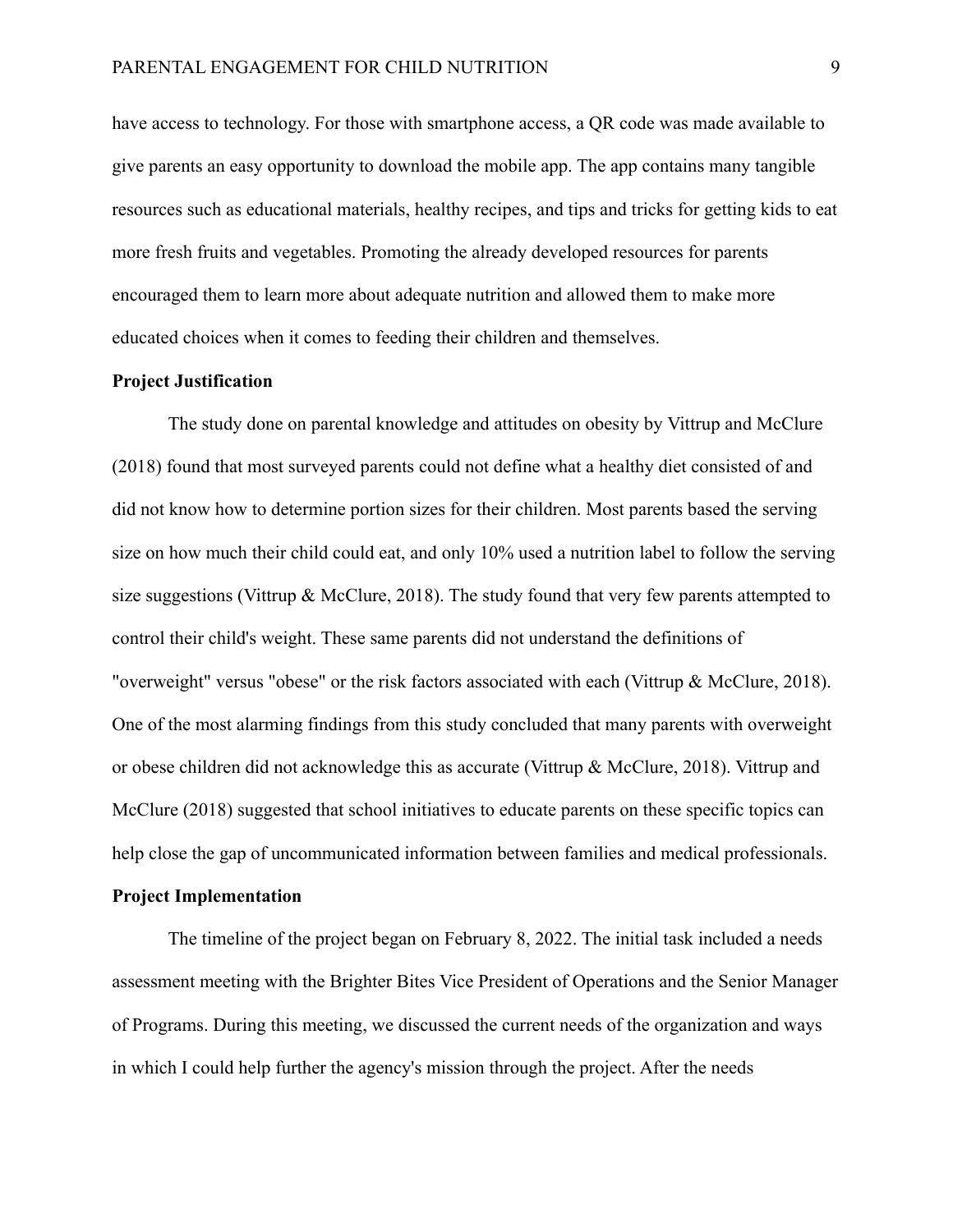assessment meeting, I conducted a planning meeting with the Program Director and Program Coordinator to discuss the implementation process and which school had the greatest need for the services.

After this planning meeting, I spent the last two weeks of February devising the promotional resources used for the project. First, I explored the numerous educational materials provided on the Brighter Bites app and hand-selected three that I believed would be the most valuable and interesting to the parents at La Gloria Elementary. I then scanned through hundreds of Brighter Bites healthy recipes to select two for each week that corresponded with donated items for the respective weeks. I then collaborated with the FedEx Printshop and printed all of the project's materials.

The project implementation began on March 2, 2022, and ran every other Wednesday until April 13, 2022. The interview to assess the effectiveness of the project coincided with the last date of implementation. After the conclusion of the project and interviews, a week was spent analyzing the responses to determine the effectiveness of the project.

### **Project Results**

The expected outcome of this project was to increase participating parents' desire to learn about nutrition-related topics by utilizing the many resources that Brighter Bites has on their mobile app and website. In turn, parents will ultimately begin to make healthier, better-informed food choices for their children and themselves while simultaneously positively influencing their child's nutrition habits. The expected outcome for the agency was furthering its mission to create communities of health through fresh food and education.

The assessment plan required parental feedback to measure the success of the project. A bilingual volunteer and I distributed a questionnaire to twenty parents and verbally interviewed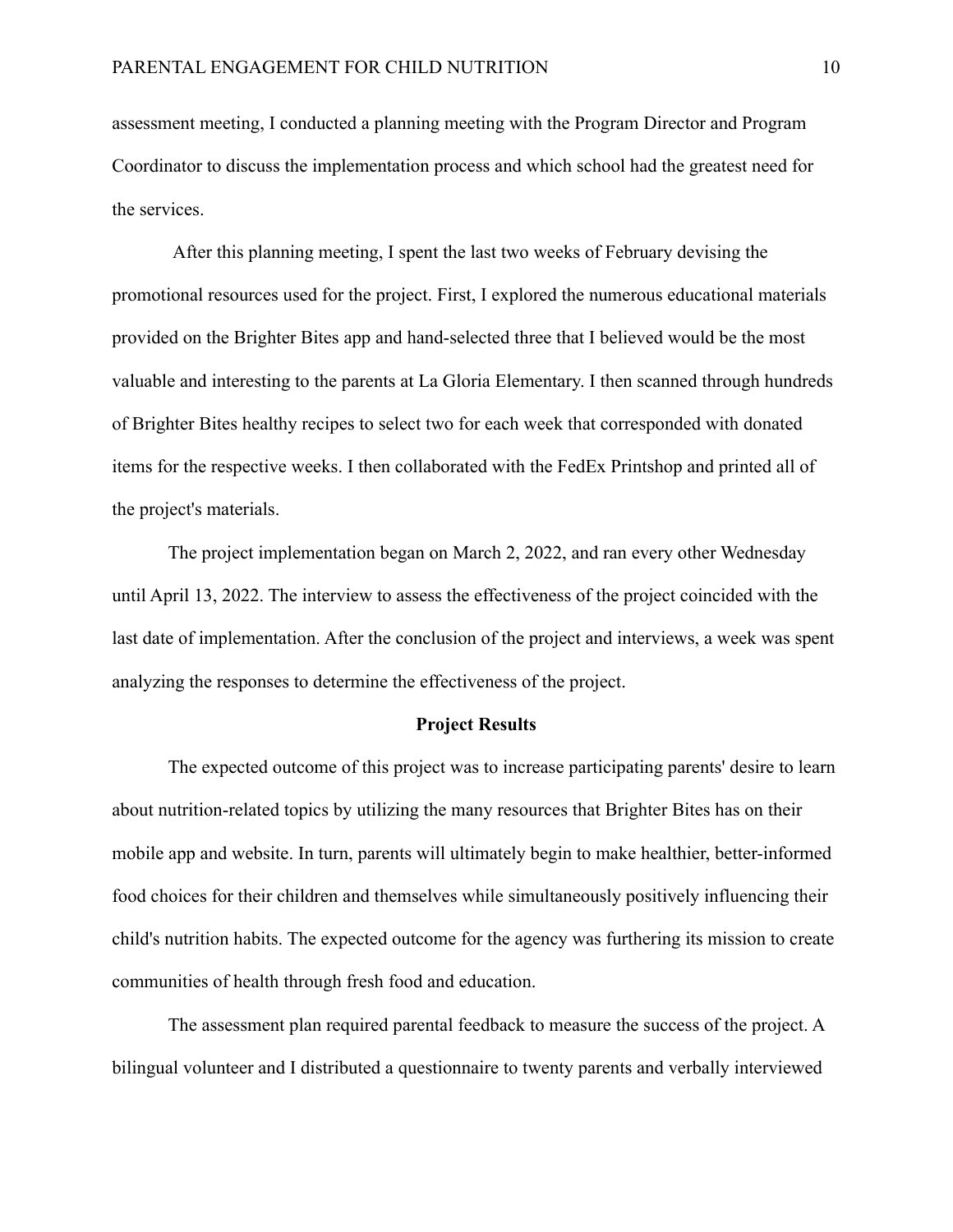all others who passed by the table to gain this feedback. This assessment process occurred on the last implementation day during the school's on-site distribution event. Parents were asked questions about their interest in the weekly resources, if they had made any of the previously handed out recipes, and if they had since utilized the mobile app for more information. These questions helped evaluate the success of the project. This success was based on 50% of the interviewed parents answering "yes" to any of the questions. These criteria determined that the project has achieved its desired outcome by successfully engaging parents.

The project results concluded that the implementation process successfully reached its desired effect. The assessment indicated that 89% of the interviewed parents found the weekly resources informative and interesting; 84% had made at least one of the recipes distributed in previous weeks, and 58% had since checked out the mobile app for additional information and resources. I also logged how many parents scanned the QR code to download the app each week. After the final day of implementation, 7% of the parents who came to the table downloaded the app directly to their phones.

#### **Conclusion & Recommendations**

Brighter Bites' efforts have made notable contributions to reducing the prevalence of obesity and food insecurity within the under-resourced communities they serve. The emphasis put on teaching children about nutrition from a young age has proven to be successful by encouraging children to make healthy, informed choices for themselves. The largest area of improvement revolves around spreading that emphasis to include more educational engagement for parents. My recommendation for the agency moving forward is to continue to promote the readily available educational resources to parents during produce distributions by supplying healthy recipes, educational weekly topics handouts, and meal samples. The majority of the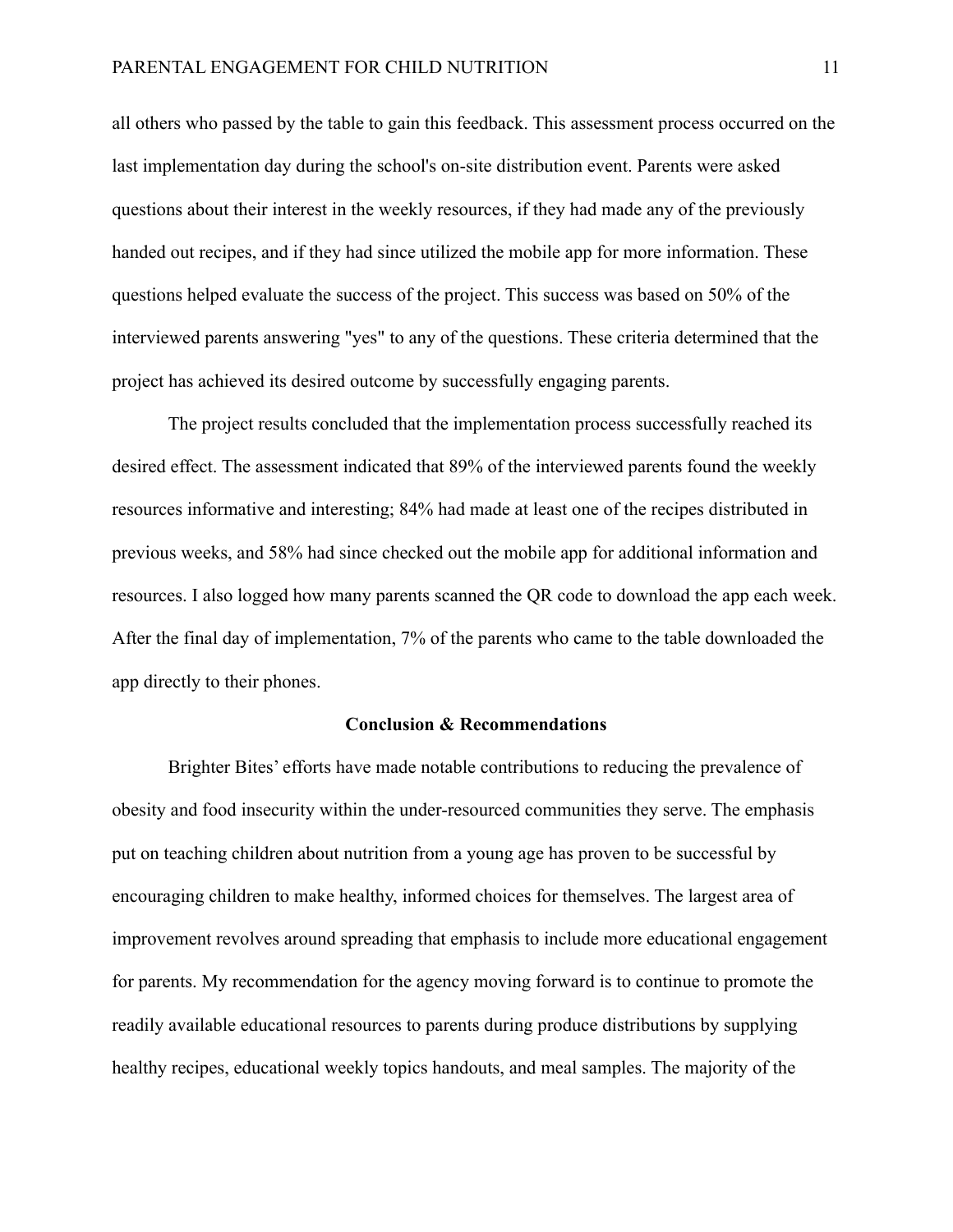parents who participated in the project found Brighter Bites' resources interesting and were encouraged to try healthy recipes due to the promotion of these materials. This success shows that continuing this project can aid in furthering the mission and vision of Brighter Bites.

# **Personal Reflection**

My time with Brighter Bites has given me hands-on experience working with diverse populations and allowed me to witness the disproportionate health effects of marginalized communities personally. In addition, working with these communities has allowed me to practice cultural humility by learning a new language to better connect with the people I serve and has inspired me to continue advocating for equity in my future career to decrease these health disparities. I hope that our future includes a world where all people, regardless of income, race, and ethnicity, can live a life of quality by making informed, healthy choices for themselves. This would mean gaining equal access to health education, healthy foods, health care, and a non-toxic environment where all populations can thrive.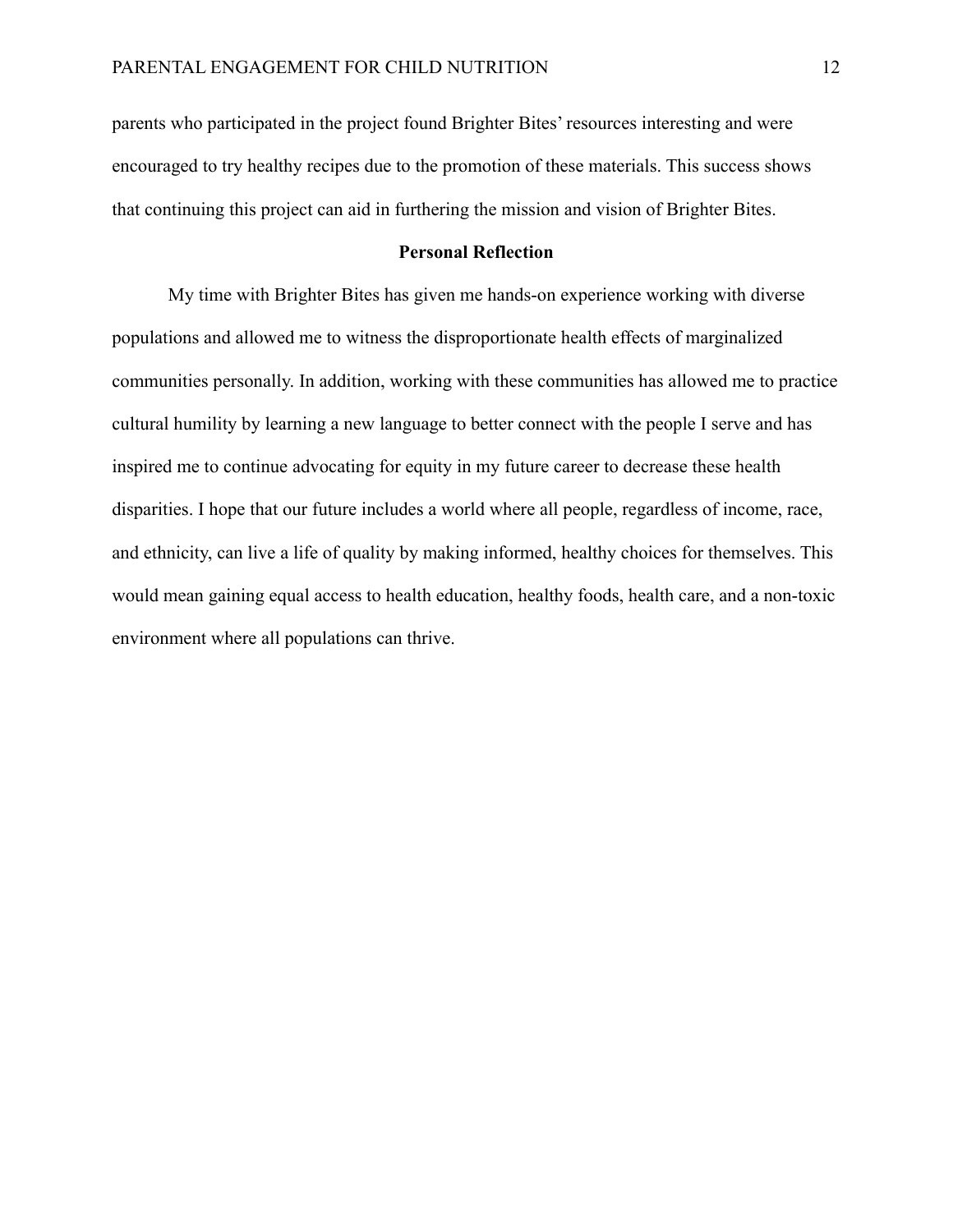### **References**

- Bjerregaard, L. G., Jensen, B. W., Ängquist, L., Osler, M., Sørensen, T. I. A., & Baker, J. L. (2018). Change in overweight from childhood to early adulthood and risk of type 2 diabetes. *New England Journal of Medicine*, *378*(14), 1302–1312. <https://doi.org/10.1056/nejmoa1713231>
- Brighter Bites. (2022, February 10). *Our impact*. Brighter Bites. https://brighterbites.org/our-impact/
- Brown, A. G. M., Esposito, L. E., Fisher, R. A., Nicastro, H. L., Tabor, D. C., & Walker, J. R. (2019). Food insecurity and obesity: Research gaps, opportunities, and challenges. *Translational Behavioral Medicine*, *9*(5), 980–987. <https://doi.org/10.1093/tbm/ibz117>
- Chatham, R. E., & Mixer, S. J. (2019). Cultural influences on childhood obesity in ethnic minorities: A qualitative systematic review. *Journal of Transcultural Nursing*, *31*(1), 87–99. https://doi.org/10.1177/1043659619869428
- Chu, D.-T., Minh Nguyet, N. T., Dinh, T. C., Thai Lien, N. V., Nguyen, K.-H., Nhu Ngoc, V. T., Tao, Y., Son, L. H., Le, D.-H., Nga, V. B., Jurgoński, A., Tran, Q.-H., Van Tu, P., & Pham, V.-H. (2018). An update on physical health and economic consequences of overweight and obesity. *Diabetes & Metabolic Syndrome: Clinical Research & Reviews*, *12*(6), 1095–1100. https://doi.org/10.1016/j.dsx.2018.05.004
- De Lorenzo, A., Romano, L., Di Renzo, L., Di Lorenzo, N., Cenname, G., & Gualtieri, P. (2020). Obesity: A preventable, treatable, but relapsing disease. *Nutrition*, *71*, 110615. https://doi.org/10.1016/j.nut.2019.110615

Fang, X., Zuo, J., Zhou, J., Cai, J., Chen, C., Xiang, E., Li, H., Cheng, X., & Chen, P. (2019).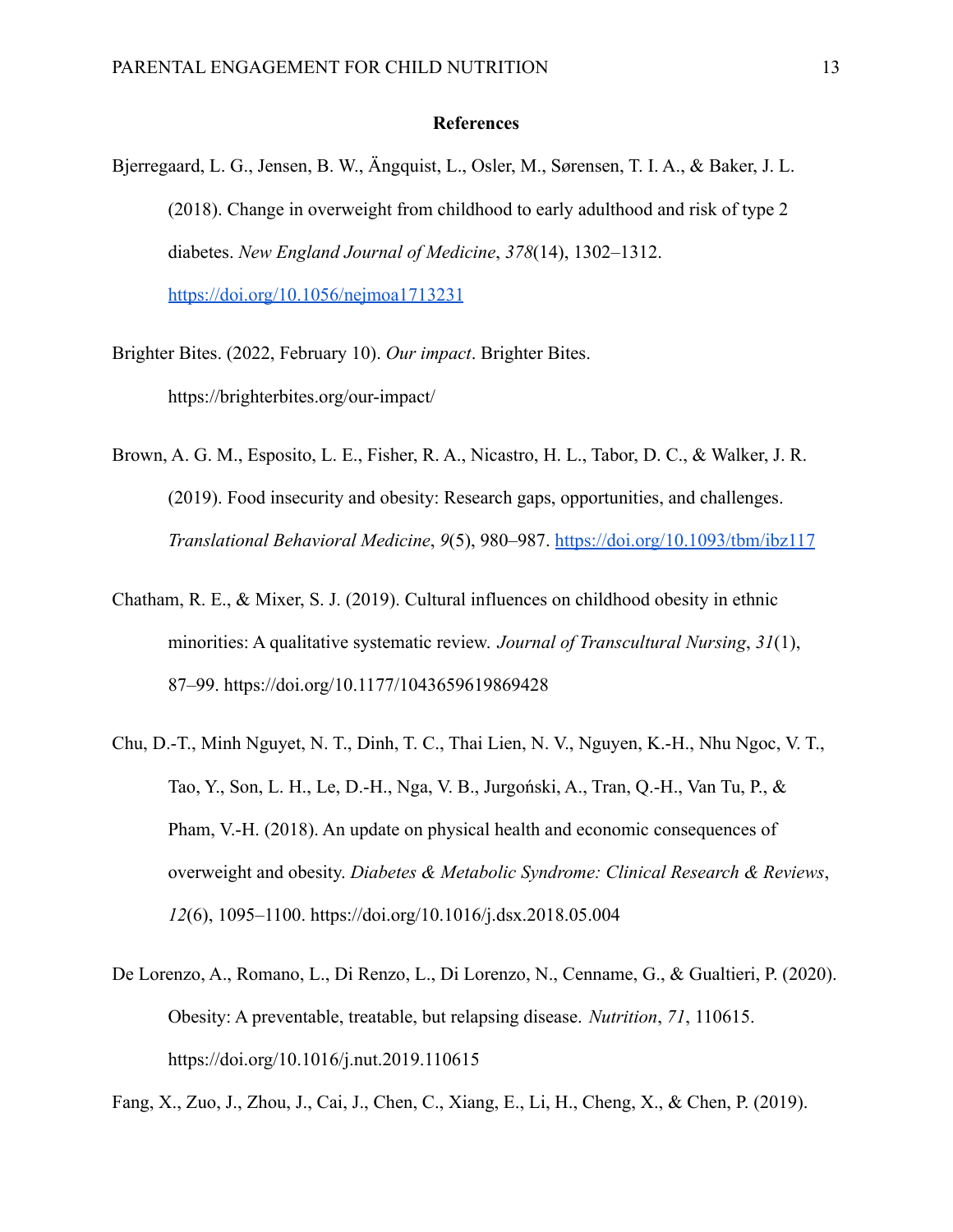Childhood obesity leads to adult type 2 diabetes and coronary artery diseases. *Medicine*, *98*(32). <https://doi.org/10.1097/md.0000000000016825>

Feeding America. (2019). *Hunger & poverty in the United States | map the meal gap*. Feeding America. https://map.feedingamerica.org/

Orr, C. J., Ravanbakht, S., Flower, K. B., Yin, H. S., Rothman, R. L., Sanders, L. M., Delamater, A., & Perrin, E. M. (2020). Associations between food insecurity and parental feeding behaviors of toddlers. *Academic Pediatrics*, *20*(8), 1163–1169[.](https://doi.org/10.1016/j.acap.2020.05.020) <https://doi.org/10.1016/j.acap.2020.05.020>

Natividad. (2020, September 18). *September is national childhood obesity awareness month - Natividad: inspiring healthy lives*. https://www.natividad.com/news\_press\_release/september-is-national-childhood-obesityawareness-month/

- Sagar, R., & Gupta, T. (2018). Psychological aspects of obesity in children and adolescents. *The Indian Journal of Pediatrics, 85*, 554–559. <https://doi.org/10.1007/s12098-017-2539-2>
- Tester, J.M., Rosas, L.G. & Leung, C.W. (2020). Food insecurity and pediatric obesity: a double whammy in the era of COVID-19. *Current Obesity Reports*, *9,* 442–450. <https://doi.org/10.1007/s13679-020-00413-x>
- van Vuuren, C.L., Wachter, G.G., Veenstra, R., Rijnhart, J.J., van der Wal, M.F., Chinapaw, M.J., & Busch, V. (2019)*.* Associations between overweight and mental health problems among adolescents, and the mediating role of victimization. *BMC Public Health, 19*(612). <https://doi.org/10.1186/s12889-019-6832-z>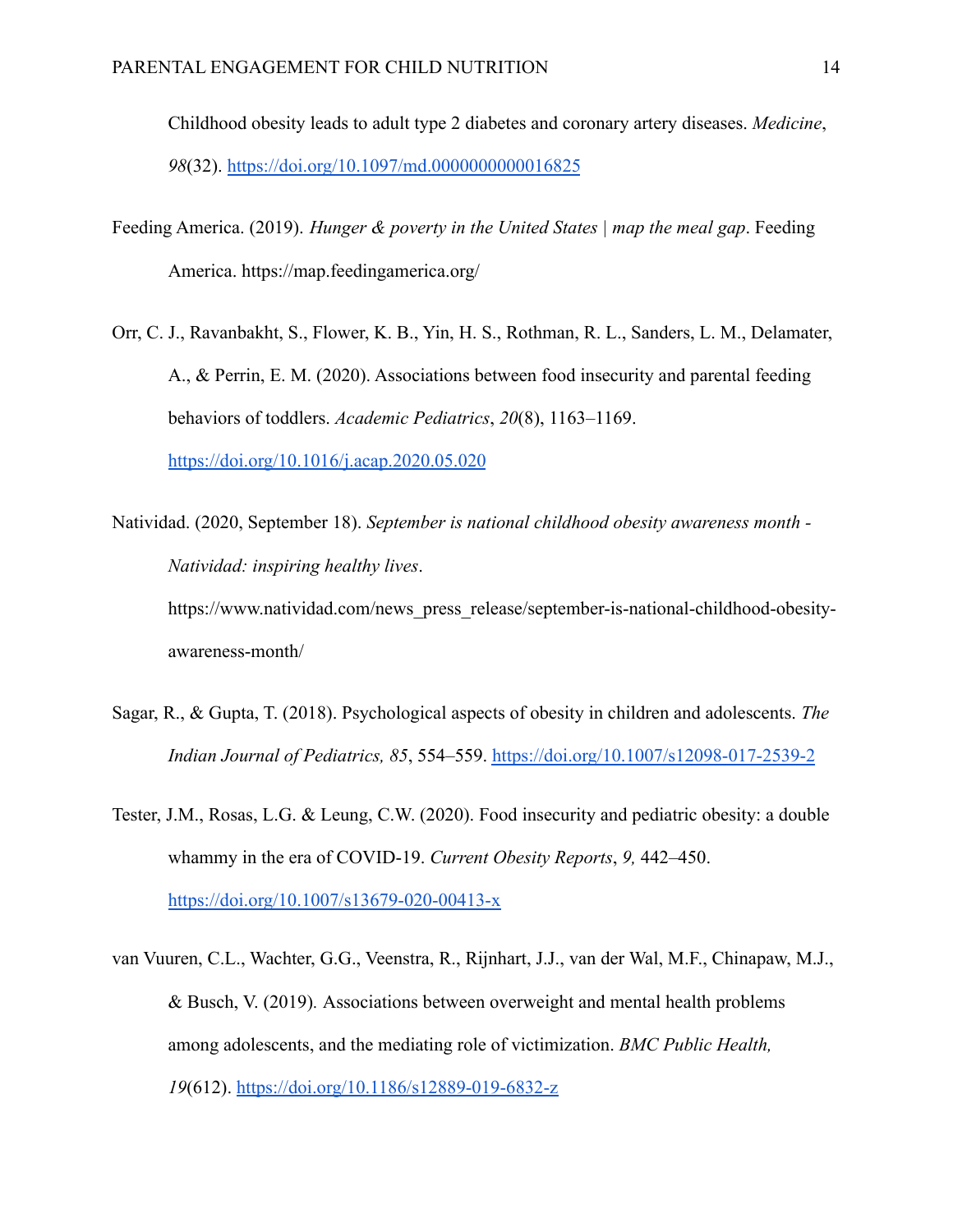Vittrup, B., & McClure, D. (2018). Barriers to childhood obesity prevention: Parental knowledge and attitudes. *Pediatric Nursing*, *44*( 2). link.gale.com/apps/doc/A536534220/AONE?u=googlescholar&sid=bookmark-AONE&x id=6022b598

World Health Organization. (2021, June 9). *Obesity and overweight*.

https://www.who.int/news-room/fact-sheets/detail/obesity-and-overweight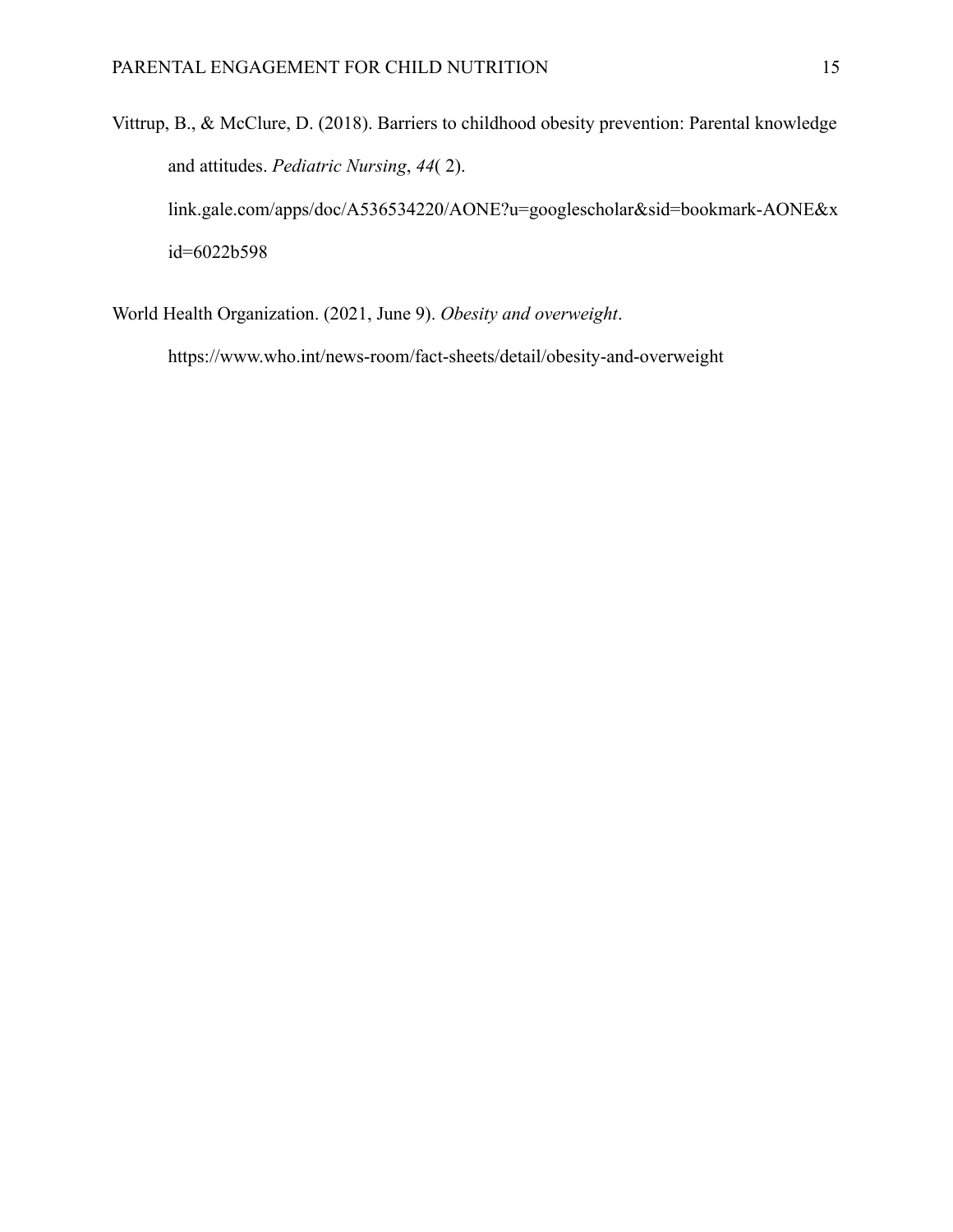# **Appendix**

# **Scope of Work**

# Parental Influence on Children's Nutrition Capstone Timeline

| <b>Task</b>                                        | <b>Timeline</b>                                                               | <b>Parties Involved</b>                                                           | <b>Materials/Ser</b><br>vices Needed             | Completed<br><b>Product</b>                               |
|----------------------------------------------------|-------------------------------------------------------------------------------|-----------------------------------------------------------------------------------|--------------------------------------------------|-----------------------------------------------------------|
| <b>Discuss</b><br>organization<br>needs            | Feb 8                                                                         | Intern, Vice<br>President of<br>Operations, $\&$<br>Senior Manager of<br>Programs | Brainstorming<br>meeting                         | Ideas for<br>project<br>finalized                         |
| Attend planning<br>meeting                         | Feb <sub>25</sub>                                                             | Intern, Program<br>Director, $&$<br>Program<br>Coordinator                        | Zoom link set<br>up, meeting<br>agenda           | <b>Task</b><br>assignment,<br>project support             |
| Research healthy<br>topic of the week<br>resources | Feb 25                                                                        | Intern, Program<br>Coordinator                                                    | <b>Brighter Bites</b><br>app and<br>website      | Gained four<br>weeks worth of<br>resources for<br>project |
| Gather materials<br>needed for<br>implementation   | Feb 28                                                                        | Intern, Program<br>Director                                                       | Chalkboard,<br>Fedex Print<br>Shop               | Hard copy<br>flyers, recipe<br>cards, and QR<br>code      |
| Project<br>Implementation                          | March 2- April 13<br>(every other<br>Wednesday at La<br>Gloria<br>Elementary) | Intern, Program<br>Director, &<br>Program<br>Coordinator                          | Chalkboard,<br>Hard copy<br>handouts, QR<br>code | Promoted app<br>and resources<br>to families              |
| Create 3-4<br>question<br>questionnaire for        | April 13                                                                      | Intern                                                                            | Word doc, and<br>translator                      | Interview<br>questions to<br>assess if the                |